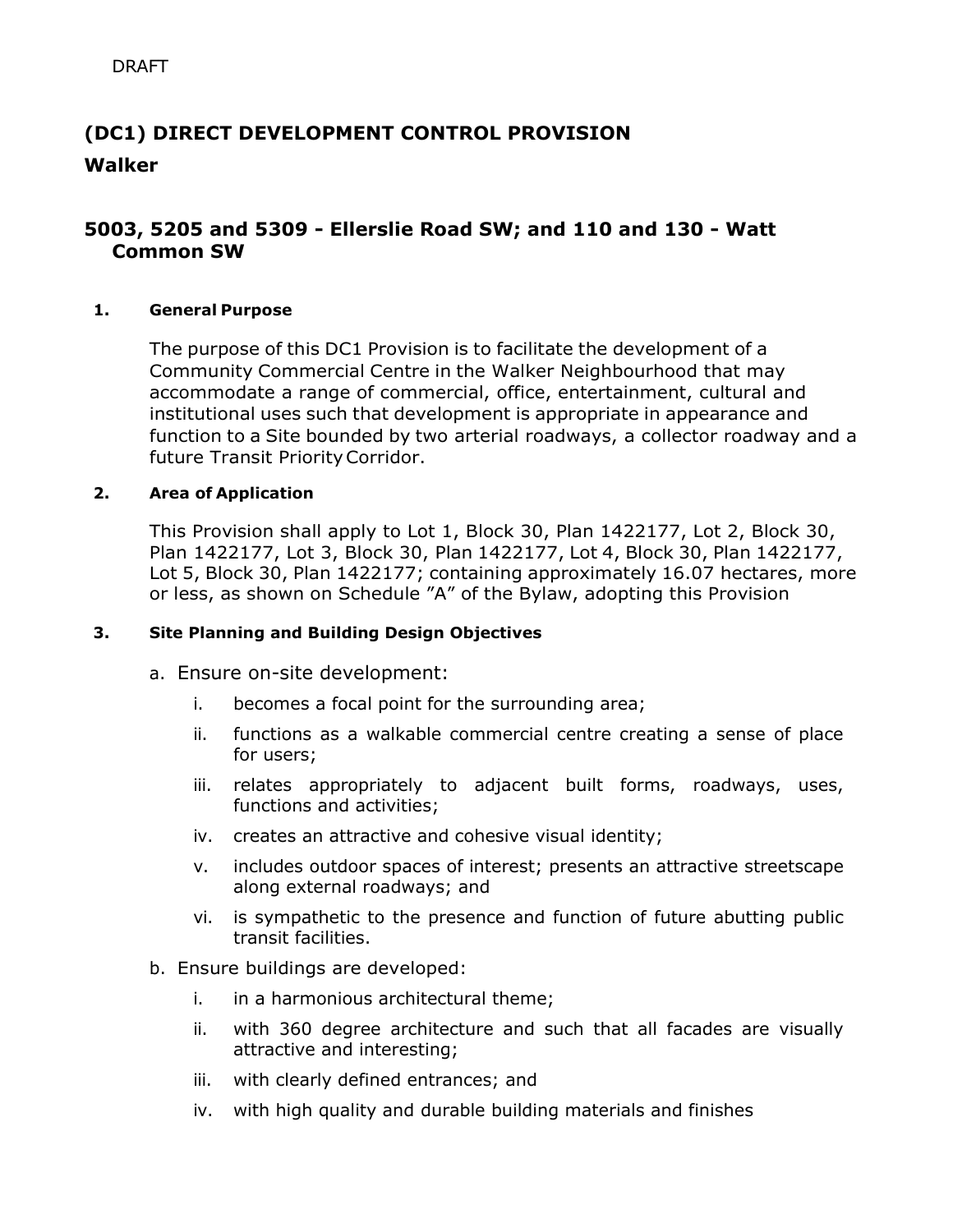- c. Ensure interior access roads and walkways promote contiguous and logical patterns of safe pedestrian and vehicular movement throughout the Site and between the Site and surrounding development and uses.
- d. Ensure parking areas:
	- i. facilitate safe and convenient pedestrian movements;
	- ii. are appropriately landscaped to soften their appearance and add visual interest; and
	- iii. are dispersed and segmented.

#### **4. Uses**

- a. Bars and Neighbourhood Pubs
- b. Business Support Services
- c. Child Care Services
- d. Cannabis Retail Sales
- e. Commercial Schools
- f. Convenience Retail Stores
- g. Custom Manufacturing Establishments
- h. Drive-in Food Service
- i. Flea Markets, limited to farmers market involving the sale of items such as local produce and handicrafts
- j. Gas Bars
- k. General Retail Stores
- l. Government Services
- m. Health Services
- n. Hotels
- o. Indoor Participant Recreation Service
- p. Major Alcohol Sales
- q. Liquor Stores
- r. Major Amusement Establishments
- s. Media Studios
- t. Minor Amusement Establishments
- u. Minor Service Stations
- v. Nightclubs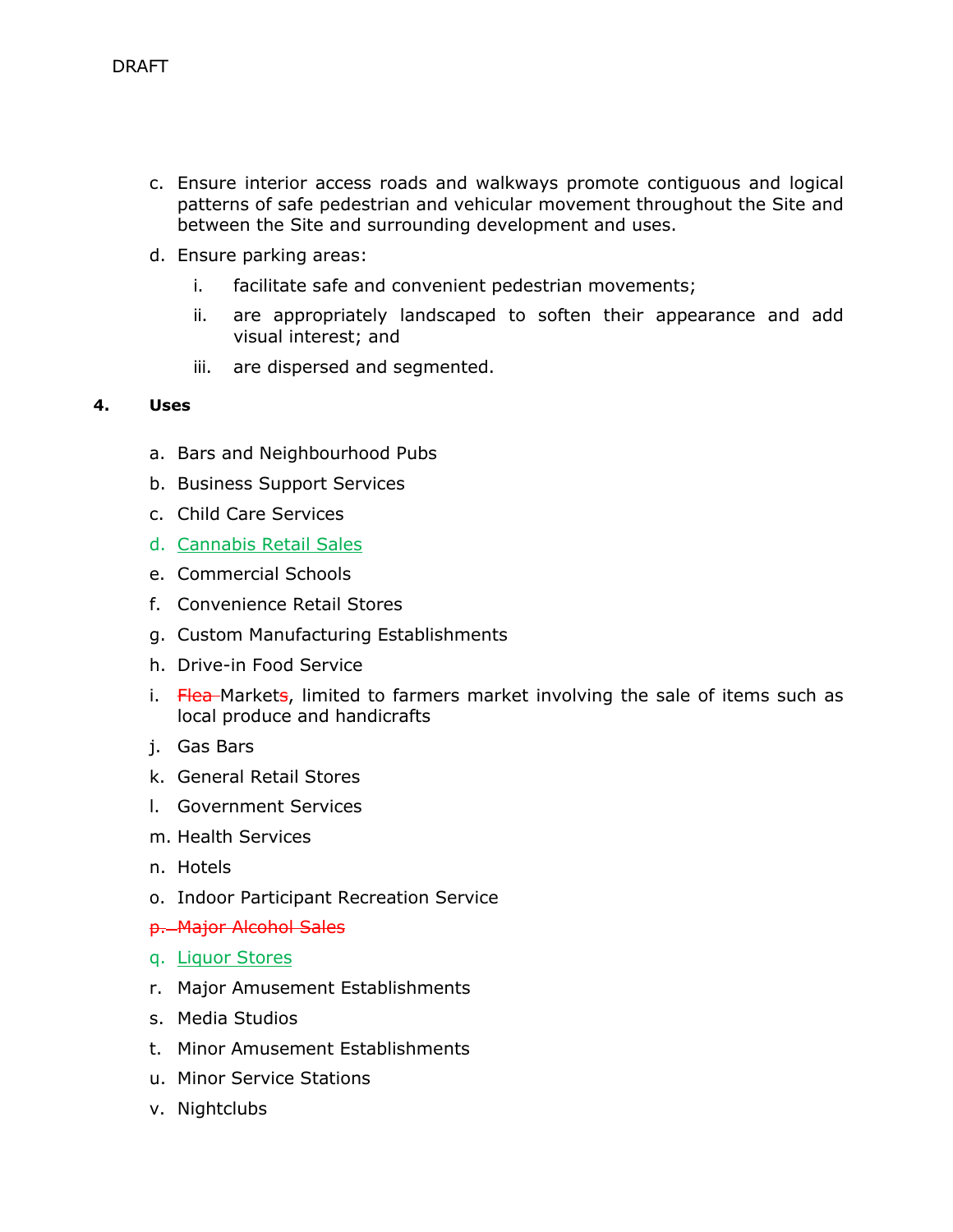- w. Personal Service Shops
- x. Private Clubs
- y. Private Education Services
- z. Professional, Financial and Office Support Services
- aa.Public Libraries and Cultural Exhibits
- bb. Rapid Drive-through Vehicle Services
- cc. Religious Assembly
- dd.Restaurants
- ee.Secondhand Stores
- ff. Specialty Food Services
- gg.Spectator Entertainment Establishments
- hh.Veterinary Services
- ii. Warehouse Sales
- jj. Fascia On-premises Signs
- kk.Projecting On-premises Signs
- ll. Roof On-premises Signs
- mm. Temporary On-premises Signs
- nn.Freestanding On-premises Signs
- oo.Minor Digital On-premises Signs
- pp.Major Digital Signs

### **5. Development Regulations**

#### **5.1 General Development Regulations**

- a. Development shall be in general accordance with the objectives and the attached appendices:
	- i. Appendix I, Concept Plan; and
	- ii. Appendix II, Pedestrian Connections.
- b. At the Development Permit stage, a generalized, non-binding, concept plan shall be submitted for all new building development or substantial redevelopment to illustrate how the proposed development will integrate with existing and future surrounding and on-site development. The concept plans shall show the location of existing and future buildings, parking areas, vehicular and pedestrian routes and Amenity Areas .
- c. The maximum Floor Area Ratio shall not exceed 0.4 based on the total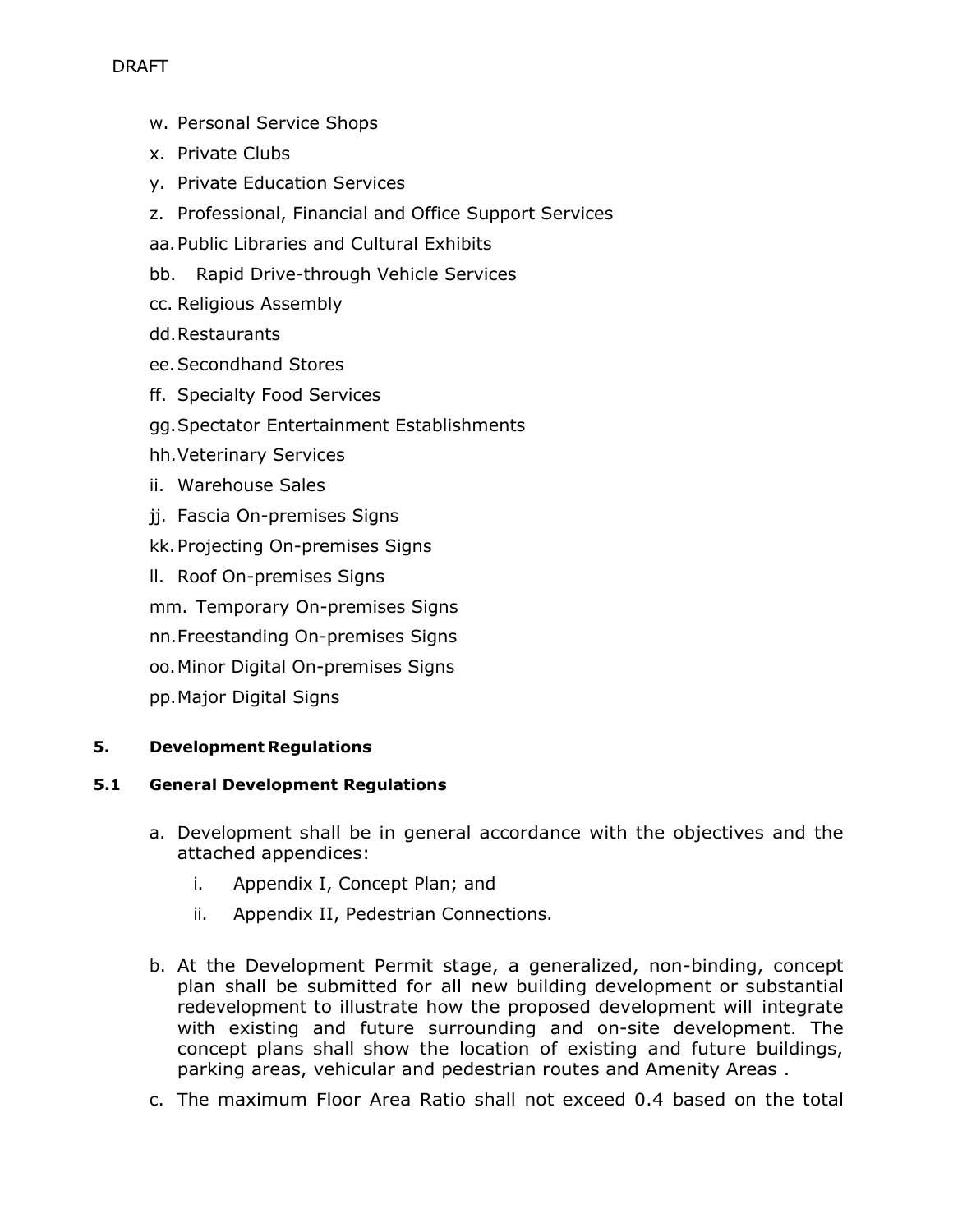site area.

- d. The maximum building height shall be 20.0 m.
- e. A minimum 6.0 m landscaped Yard shall be provided abutting all public roadways (i.e. Ellerslie Road, 50 Street SW, 54 Street SW, and 14 Avenue SW).
- f. A minimum Amenity Area of 1.0 m2 shall be provided for every 10 surface parking spaces. An additional Amenity Area of 1.0 m2 shall be provided for every 100 m2 of commercial floor space.
- g. A CPTED Assessment shall be completed to guide the design of public and private spaces and facilities, focusing on natural surveillance and access control.
- h. Signs shall comply with the regulations in Schedule 59 F, and be subject to the following:
	- i. a Comprehensive Sign Design Plan for the overall Site, identifying all Freestanding On Premises Signs, including Minor and Major Digital signs, shall be submitted to the satisfaction of the Development Officer, in accordance to Section 59.3, of the Zoning Bylaw, as amended; and
	- ii. Development applications for signs identified within the Comprehensive Sign Design Plan may be permitted in stages. For context and the Development Officer's interpretation purposes, the Comprehensive Sign Design Site plan shall be submitted at each Development Permit stage, to illustrate how the proposed signs will integrate with existing and future on-site development.
- i. The owner shall enter into an Agreement (or Agreements) with the City of Edmonton for the following:
	- i. Construction of two new northbound lanes for 50 Street SW, adjacent to the existing two lanes, to a divided urban standard from Ellerslie Road, south to 14 Avenue, and construction of two lanes of Ellerslie Road to an urban standard from 62 Street SW to 50 Street SW. Construction shall include all channelization, accesses, intersections, multi-use trails, sidewalks, lighting, landscaping and transitional improvement;
	- ii. Dedication of the required road right-of-ways for the construction of 50 Street SW and Ellerslie Road as described in the Memorandum of Understanding signed December 2007. Roadway dedication shall be to the satisfaction of the Transportation Department;
	- iii. Payment of the proportionate share of the Arterial Roadway Assessment for the construction of arterial roadways in the catchment area in accordance with the Arterial Roads for Development Bylaw; and
	- iv. Repair of any damage to the abutting roadways, alleys, sidewalks,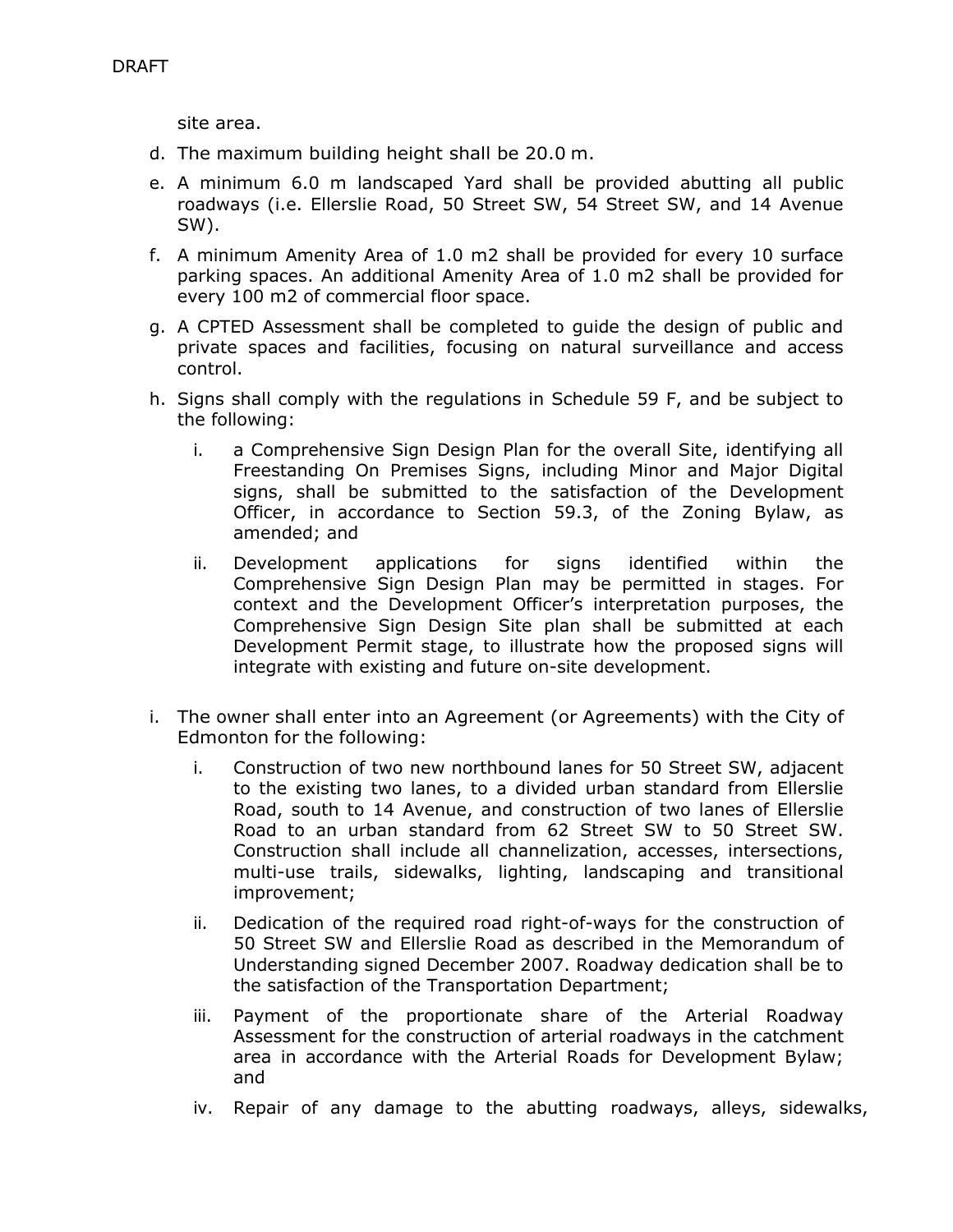and/or boulevards resulting from the construction of the development to the satisfaction of the Transportation Department. The site must be inspected by the Transportation Department prior to the start of construction and once again when construction is complete.

#### **5.2 Site Design Regulations**

- a. Buildings shall generally, to the satisfaction of the Development Officer, be oriented to:
	- i. frame (or located at) the corner of the prominent intersection of two private internal roadways;
	- ii. frame major vehicular/pedestrian entry/exit points to/from the site; and
	- iii. permit views into the site along the axis of roadways and walkways intersecting the abutting perimeter public roadways.
- b. The pedestrian friendly commercial node, located at the intersection of two private roadways, shown in Appendix I, shall be designed in the following manner:
	- i. Clustering of commercial retail units (CRU) or architectural features consistent with the overall theme of the commercial centre in each node;
	- ii. At least 50% of the ground floor fronting the private internal road shall be glazed to the exterior;
	- iii. Horizontal breaks of uninterrupted façade shall not exceed 12.0 m in length;
	- iv. An amenity area within each node/quadrant;
	- v. Decorative paving, stamping or patterned concrete/brick to identify pedestrian crossings.
- c. Focal points identified in Appendix I, shall be designed and intended to provide special features and vistas within the Site and promote social interaction. The focal point may include:
	- i. A distinctively designed building with a strong vertical element;
	- ii. An architectural feature such as a clock tower or spire; and/or
	- iii. Public art / water features, a public plaza, open space, street furniture, or landscaped feature.
- d. Along the private internal roadways, the spaces between freestanding structures shall be improved to include landscaped pedestrian connections and:
	- i. Small pockets of landscaped parking areas;
	- ii. Public seating areas; and
	- iii. Landscaped open spaces.
- e. Not including the entrances from adjoining public roadways; a maximum of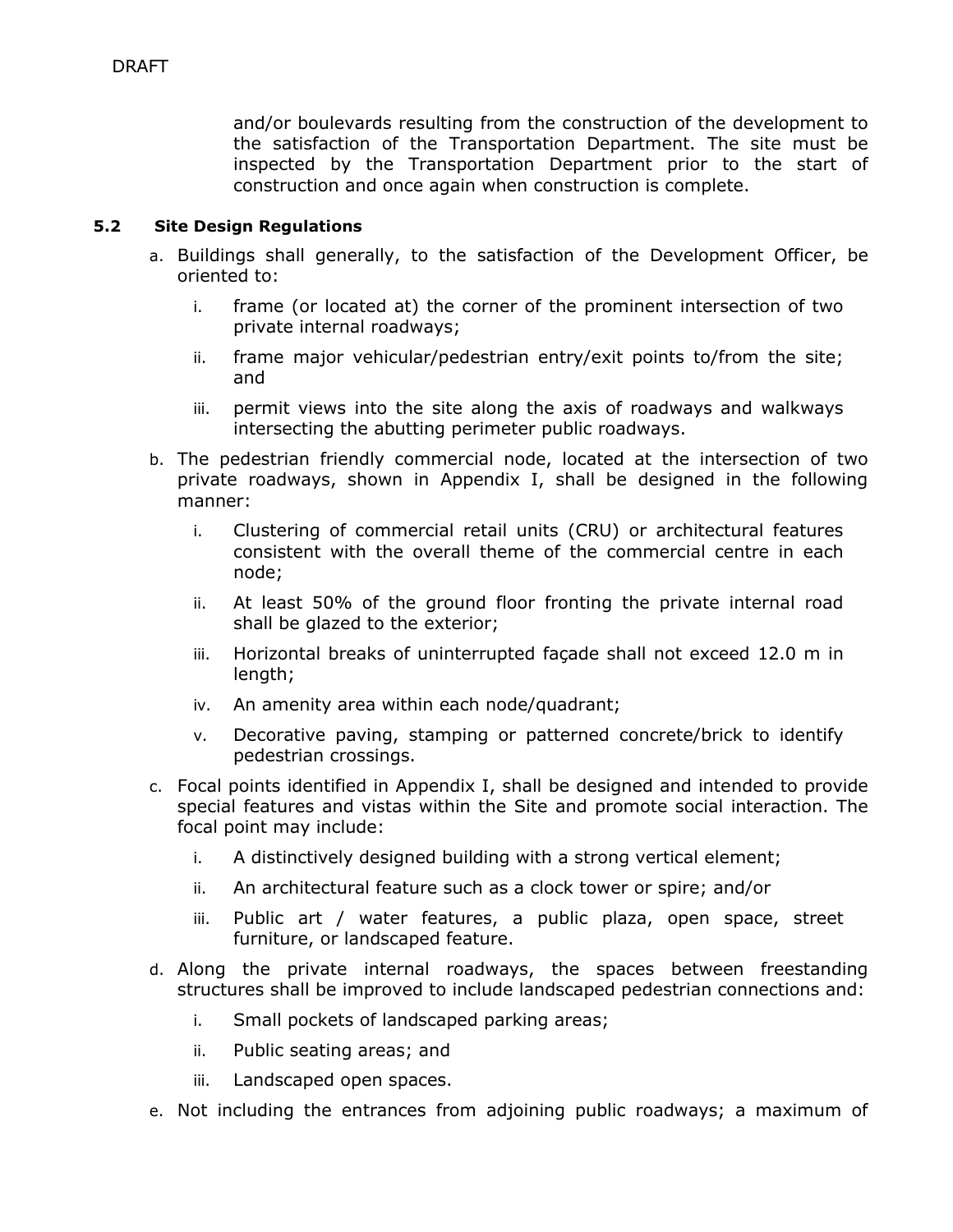60% of the frontages abutting the landscaped Yards along Ellerslie Road and 50 Street SW may be developed with surface parking to provide view corridors into the Site, as shown on Appendix I.

f. Surface parking abutting 14 Avenue SW and 54 Street SW shall be screened from view using berms, and/or landscaping or similar screening features.

#### **5.3 Building Design Regulations**

- a. Buildings shall use a variety of architectural elements and treatments, materials and colours, to break up the massing and provide human scale development.
- b. The massing of building walls greater than 15 m in length shall be reduced through the use of architectural elements such as columns, ribs, pilasters or piers, changes in plane (e.g., recesses and projections), changes in building finishes, materials and textures, or other features that create an identifiable pattern and sense of human scale (see Figure 1.0 – Example of Building Elevation).

NO.

|  | --- |  |  |
|--|-----|--|--|
|  |     |  |  |
|  |     |  |  |



Figure 1.0 - Example of Building Elevation

ц

- c. Landscaping along large format buildings shall be arranged in a manner that reduces and softens the building edge and creates visual relief.
- d. No walls that face a public street, private internal roadways or connecting pedestrian walkway shall have a blank uninterrupted length exceeding 15m.
- e. The façade of a building facing a public plaza, focal point or public Amenity Area shall be designed and finished to create an active streetscape, visual interest, and human scale by use of architectural features such as false entryways or entryways, windows, arcades, arbors, awnings, and trellises.
- f. Buildings shall be finished with durable materials of a quality that will retain their appearance over time, including, but not limited to, natural and synthetic stone, brick, acrylic stucco, metal and glazing.
- g. Colour schemes shall tie building elements together, relate buildings to one another, and enhance the architectural form of a building.
- h. All Buildings, including those whose tenants typically employ "chain architecture", shall be designed and finished to generally conform to a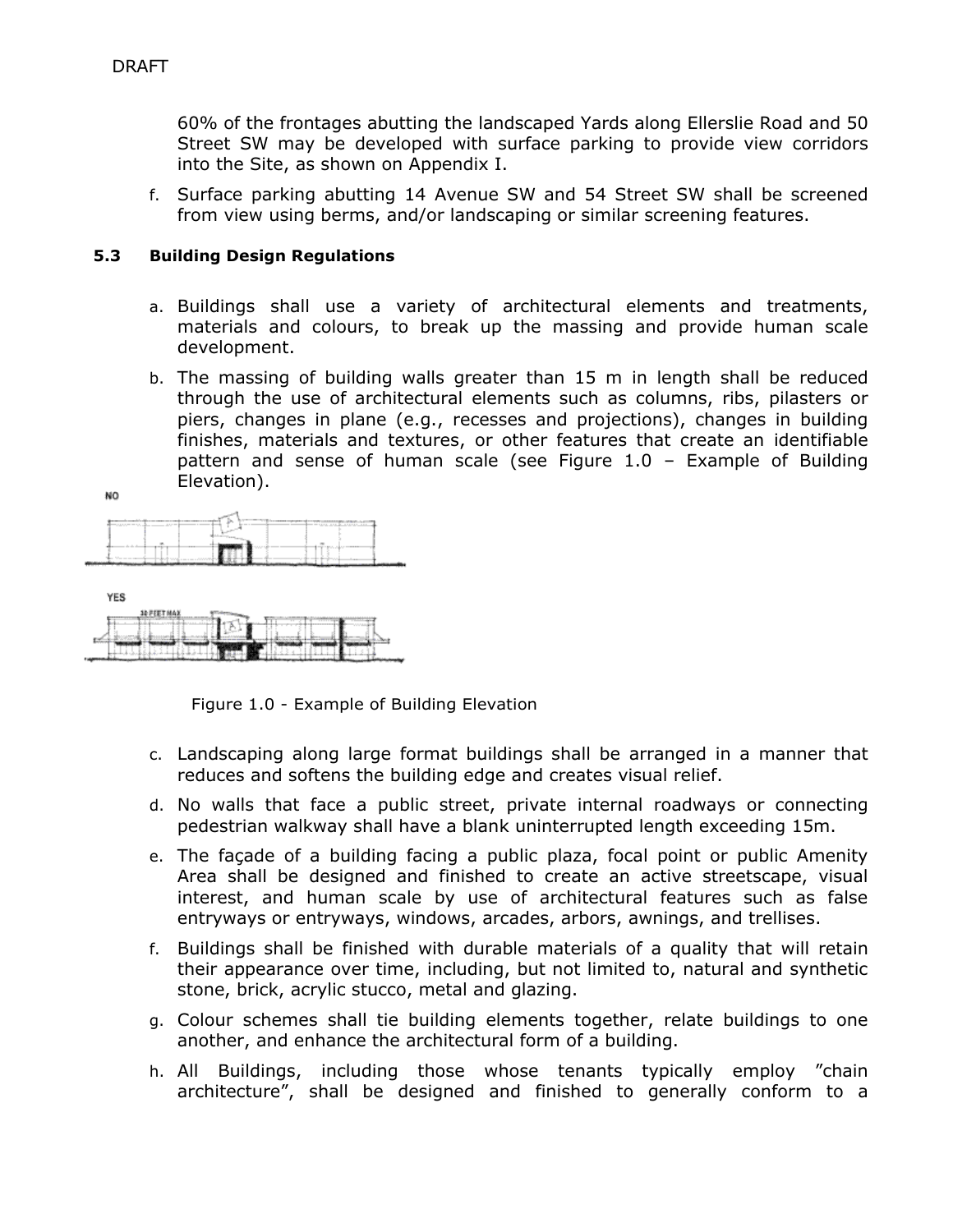consistent architectural theme using similar architectural design elements, materials and colours. "Chain architecture" shall generally be limited to corporate logos and signage.

- i. All buildings shall be developed with 360 degree architecture such that all facades are visually attractive and interesting.
- j. Buildings shall be designed to include a clearly identifiable primary entrance through the use of recesses, projections, canopies, porticos, overhangs, arcades, peaked roof forms, arches, outdoor patios, display windows, planters, walls, or other similar design elements (See Figure 2).





k. Building rooftop mechanical equipment shall be concealed from the public in a manner that is consistent with the character of the building.

#### **5.4 Vehicular and Pedestrian Circulation**

- a. Private internal roadways shall be established to accommodate the peak traffic volumes for the site to the satisfaction of the Transportation Department.
- b. Pedestrian connections as shown in Appendix II connecting the shopping and amenity areas shall be established through the utilization of clearly demarcated walkways, lighting and signage systems to reduce pedestrian conflict and create a more pedestrian friendly image.
- c. The private internal roads as shown on Appendix I where deemed appropriate shall serve as collector streets and shall be developed, in addition to walkways, to the satisfaction of the Development Officer in consultation with the Transportation Department, to encourage pedestrian movement and / or provide access to:
	- i. abutting buildings
	- ii. parking areas and / or parking structures
	- iii. site amenities and focal points
	- iv. sidewalks along public roadways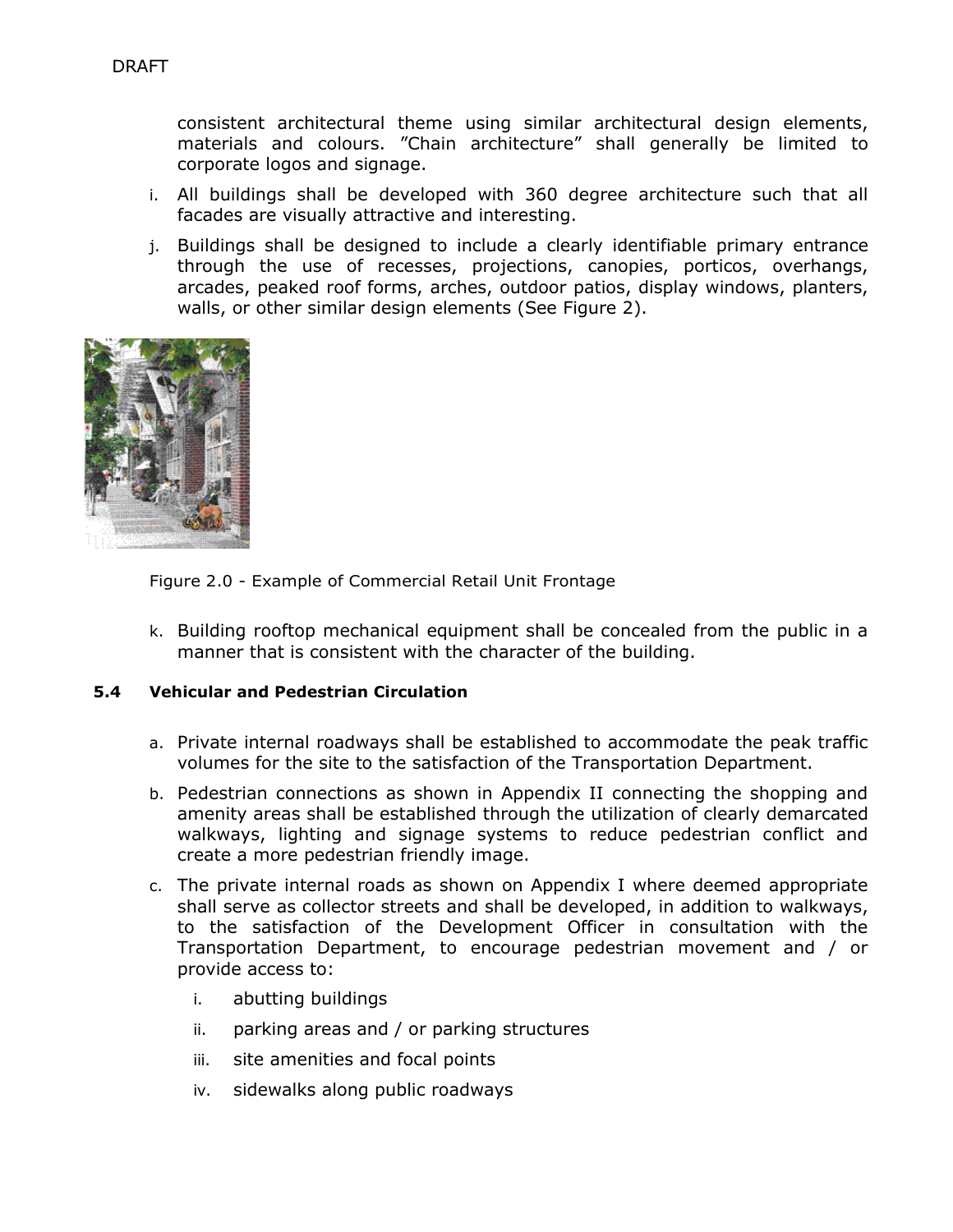- v. transit stops
- vi. defined crossing locations at all arterial and collector intersections
- d. Pedestrian connections shall consist of the following types as shown on Appendix II:
	- i. Multi-use trail
	- ii. Enhanced parking island with walkway (Figure 3.0)
	- iii. Pedestrian sidewalk
	- iv. Building front sidewalks



Figure 3.0-Example of enhanced parking island with walkway

- e. Pedestrian connections shall be developed generally as shown on Appendix II in the following ways:
	- i. Multi-use trails shall include landscaping and a 3.0 m Hard Surfaced multi-use trail with a dividing yellow centerline and 'Shared Use' signage;
	- ii. Enhanced parking island with walkway shall include a minimum 3.5 m landscaped islands with raised curbs including a 1.5 m sidewalk. Remedial treatment such as raised pedestrian crossings, landscaping, forecourts and landings, special paving, light and bollards shall be provided at significant points of pedestrian and vehicular crossings. These pedestrian connections shall connect a focal point to a commercial area, vista or Amenity Area;
	- iii. Pedestrian sidewalks shall be a minimum 1.5 m wide and developed along both sides of the private internal roadways with boulevard landscaping, within the pedestrian friendly commercial node only, and on one side on all other private internal roadways with boulevard landscaping, as illustrated in Appendix II; and
	- iv. Building sidewalks shall be provided in the front of large format buildings at a minimum of 3.0 m in width and the fronts of free standing buildings at a minimum of 2.0 m in width.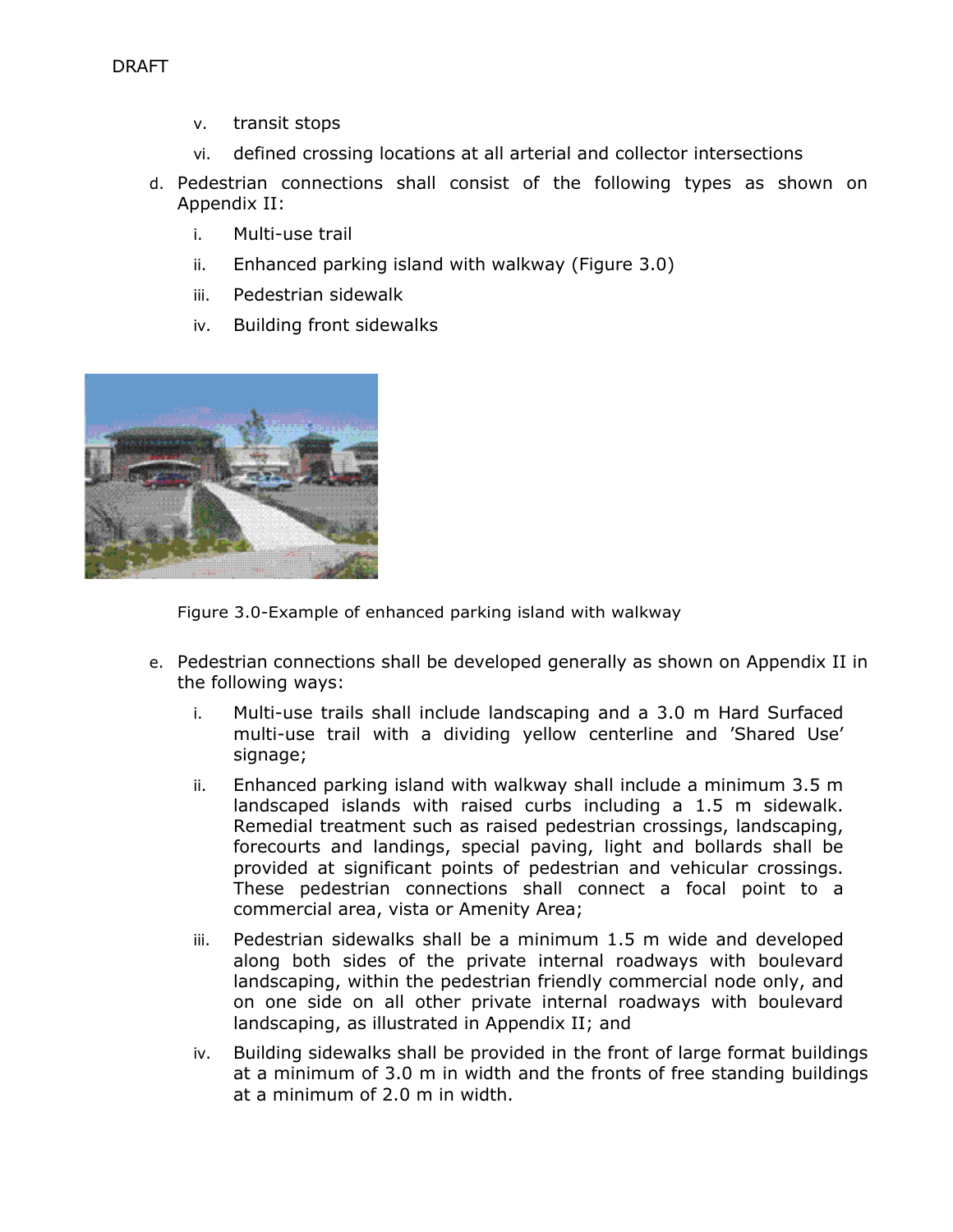- f. Allow vehicular and pedestrian cross lot access and circulation to all areas within the commercial precinct to facilitate direct access to shopping.
- g. An updated Traffic Impact Assessment (TIA), focused on the development of the Walker commercial site, is required. The TIA must include a detailed assessment and analysis of anticipated traffic generated by the development area. The TIA must be review and approved the Transportation Department prior to approval from the Development Officer for any future Subdivision or Development Permit applications.

#### **5.5 Vehicular Parking and Loading**

- a. Vehicular and bicycle parking shall be provided in accordance with Section 54 of the Zoning Bylaw and located to the satisfaction of the Development Officer in consultation with Transportation Services.
- b. Large parking areas shall be "broken up" by means of onsite private roads, drive aisles, pedestrian corridors and / or landscaped islands.
- c. Garbage collection for all buildings shall be located within a structure or enclosure that is architecturally compatible with the project design and screened from view of any residential site. Gates and/or doors of the garbage enclosures must not open or encroach into public or private road right-of-way.
- d. Loading and service areas shall be screened from abutting public roadways and uses and designed to ensure vehicles do not encroach or back onto public road right-of-way or the private internal roadways.

#### **5.6 Landscaping and Amenities**

- a. A detailed landscaping plan shall be submitted in accordance with the Zoning Bylaw prior to the approval of any development permit. This plan shall illustrate landscaping internal to the site, Amenity Areas and pedestrian linkages. Outdoor amenity spaces shall be landscaped for the purpose of achieving pedestrian connectivity, opportunities for play and social interaction. Furthermore, outdoor amenity spaces shall create a sense of place, character and identity. In addition to landscaping, this shall be achieved through the use of park benches, pedestrian level lighting, waste receptacles and other means integrated with the landscaping and placed along public walking routes through the site to the satisfaction of the Development Officer.
- b. Notwithstanding Section 55 of the Zoning Bylaw, landscaping requirements shall exceed the minimum requirements for the number of trees and shrubs required by 10%.
- c. Landscaped yards shall not be used in the calculation of Amenity Areas.
- d. Landscaped areas shall utilize the three tiered planting system: 1) grasses and ground covers; 2) shrubs; 3) trees. All areas not covered with structures, yards, walkways, roadways, driveways, and parking spaces shall be landscaped. Low maintenance landscaping or naturalized vegetation types are encouraged.
- e. All parking areas fronting on to the public roadways shall be screened from